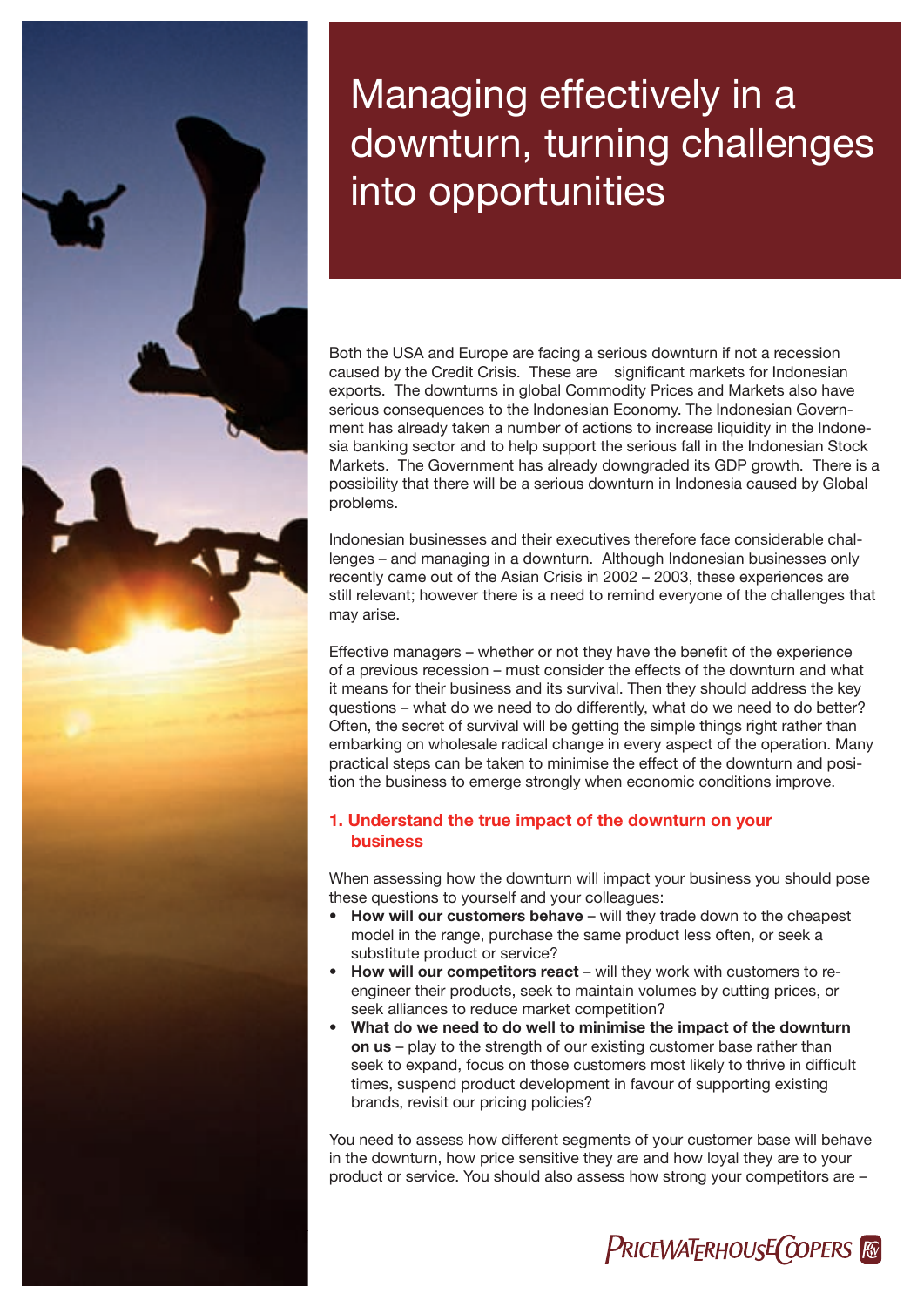will they see the slowdown as a threat or an opportunity? You then need to adapt your strategy to the changed conditions and assess whether the new strategy has implications in other areas such as, for example, supply chain, production capacity or financing requirements.

Given the volatility which exists in current markets it makes sense to subject your assessment of the impact of the downturn on your business to stress testing and scenario planning. Only when you have considered the potential range of future outcomes can you determine the optimum course of action to take. When conditions are difficult, the most successful businesses are the ones that react quickest – those that take the tough decisions early and lead rather than follow. Once you have defined your new strategy, share it with management and drive it. Make your key people accountable for targets which are consistent with your revised strategy.

#### 2. Identify unprofitable products and customers

When resources are limited it is critically important to be aware of the profitability of individual customers and products. Profitable customers and products need and deserve investment – not least because they will be at risk of loss to competitors – whilst unprofitable customers and products require detailed analysis to determine whether or not the position can be rectified. It makes no sense to have scarce resources, in the form of financial investment or management time, tied up in delivering products or services at nil or negligible profit unless a rapid improvement can be achieved. Establishing product, customer and segment profitability requires a thorough analysis to ensure that all direct and indirect costs are considered. When this is done, corrective action for non-performing products or customers can include price increases, cost reduction, amendments to terms of trade and in some cases removal from your portfolio.

Once you have identified your profitable products and customers you should invest the time and resources to stay close to them. You need to understand how they are impacted by the downturn and convince them of the benefits of your product or service.

#### 3. Cost reduction

Cost control is a necessary obsession for any business. In good times however, it is frequently subordinated to the imperatives of growth and development. In a downturn, cost control and cost reduction must be a prime focus of management who should start with a blank sheet. Sustainable cost reduction involves moving from your

current cost base to a lower cost model. This will involve a fundamental reappraisal of the business model in all its aspects, and will require sustained management commitment over a considerable time.

In the short term, the quickest route to cost reduction is to target discretionary expenditure – segregate the essential from the desirable and limit outgoings accordingly.

In the medium term, cost reduction must come from examination of the present cost base and an assessment of the value derived from each significant cost category. This review should consider the level of cost in all areas of the business and then seek to identify where savings are possible. Take a hard look at procurement, at inefficient work practices, at waste.

A key action at this stage is to increase cost consciousness throughout the business, get people involved and reward measurable contributions.

In the longer term, cost reduction will involve driving down the business break-even point to as low a level as possible – making costs variable rather than fixed in order to minimise vulnerability to a downturn. This will involve examining just about everything – the market the business should be targeting, the product or service offering, the opportunities for outsourcing or sub-contracting manufacture, the desirability of centralising or outsourcing support functions, reworking the management information system, redesigning remuneration policies. This kind of change cannot be achieved in weeks or months, but the threats presented by the downturn will persuade all stakeholders of the need for regular reinvention.

#### 4. Effective working capital management

When 'cash is king' everyone in the business should be focused on minimising investment in working capital. Effective working capital management will limit reliance on lenders, contain financing costs, and reduce the risk of loss through stock obsolescence or bad debts. Individual strategies to deal with levels of debtors, creditors and stocks are required, for example:

- Cash collection should be proactively managed perhaps by deploying additional resources to the credit control function, or offering customer incentives such as early payment discounts. Ensure that you process invoices on time and stay close to who pays you.
- Consider incentivising your sales team at cash collec tion point rather than when the sale is made.
- Suppliers should be paid in accordance with agreed credit terms and not before due, unless attractive settlement discounts are on offer.
- Inventory balances should be maintained at the mini mum level consistent with agreed customer service levels.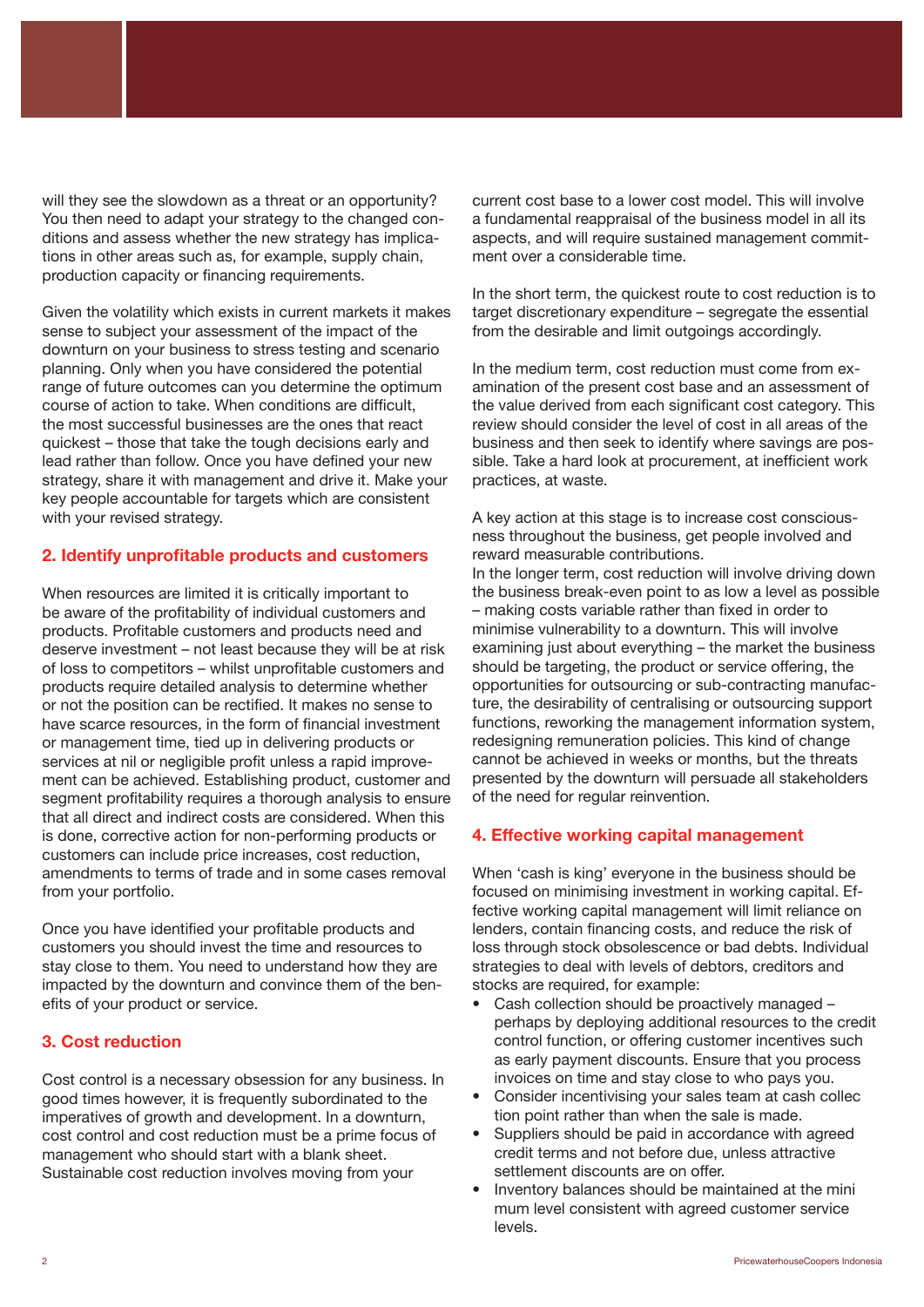Effective working capital management in a downturn will require close contact with customers and logistics providers, ongoing review of your sales pipeline, the recalibration of inventory stocking levels and re-order points, and, potentially, streamlining product ranges.

#### 5. Effective performance management and forecasting

The function of management information systems can no longer be limited to measurement of past financial performance. Focused reporting and effective forecasting are critical to both effective planning and day-to-day management, particularly in a downturn. Timely, benchmarked, feedback is essential for sound decision making.

In the short term, a focus on a limited number of key performance indicators is required. These measures should be transparent, unambiguous and easily understood. The KPIs, which should have a focus on cash generation, should be formally communicated and managers should be encouraged through, for example, incentivisation, to deliver on them.

The medium term perspective requires a strong financial forecasting capability. Rolling forecasts, which are produced as a matter of routine directly from the management information system, will provide management with the necessary flexibility plan for likely developments in the marketplace on a timely basis.

#### 6. An experienced and well resourced finance team

A downturn produces new challenges for all parts of an organisation, but the finance function will come under particular pressure to meet increasing demands for information to support initiatives throughout the business. The resource needs in this area – in terms of people, experience and IT support must be a priority for senior management. Short term needs can be met by contractors or secondees while the longer term requirements of the business are assessed.

#### 7. Appropriate financing arrangements

Inappropriate financing arrangements can mean that borrowings are unnecessarily expensive or that your business has insufficient flexibility when cash flows are tight. In the current environment it might be thought that the chances of refinancing bank debt are slim. Banks are currently panicking and looking to increase funding casts on roll-overs or exit the relationships. This is a short term strategy and

they may lose customers. In fact debt funding is still available to companies with a well thought out plan and robust cash generation capability. There is still competition in the market for such refinancing and this can mean that more attractive terms may be available to you. Furthermore, you may be in a position to consider alternative sources of finance such as, for example, asset based finance and/or leasing.

Key to getting the right debt financing for your business is to understand what is available in the market, to identify the structure that best suits your business, to consider any tax impacts of refinancing and to negotiate effectively with your lenders.

#### 8. Strategic M&A activity

Lessons learnt from previous downturns have shown that merger and acquisition opportunities will present themselves in most industries. The key to availing of these opportunities, which tend to be more favourably priced than in a booming economy, is having the financial and operating flexibility to move quickly. There are particular skillsets required in acquiring distressed businesses and experience shows that if deals are effectively managed in a downturn there is the potential to generate above average returns once trading conditions return to normal.

#### 9. Careful tax planning

It is important not to lose sight of the importance of careful tax planning while dealing with the new management challenges presented by the downturn. While still ensuring that your organisation remains fully tax compliant, it should be possible to improve your cash flow position by reducing or deferring tax payments to the Tax Office. Opportunities here would include making maximum use of losses in calculating Preliminary Tax Payments and ensuring that all available deductions are being claimed.

At a more strategic level, falling asset values can also be taken advantage of for crystallising losses and tax effective succession planning.

From a human resource perspective tax efficient remuneration strategies is more important than ever; likewise, the tax implications of any workforce reduction which proves necessary – for both the business and the individuals concerned – should be closely examined.

#### 10. Communicate with stakeholders

Managing the stakeholders in a business is critical, especially in difficult times. The key to effective management